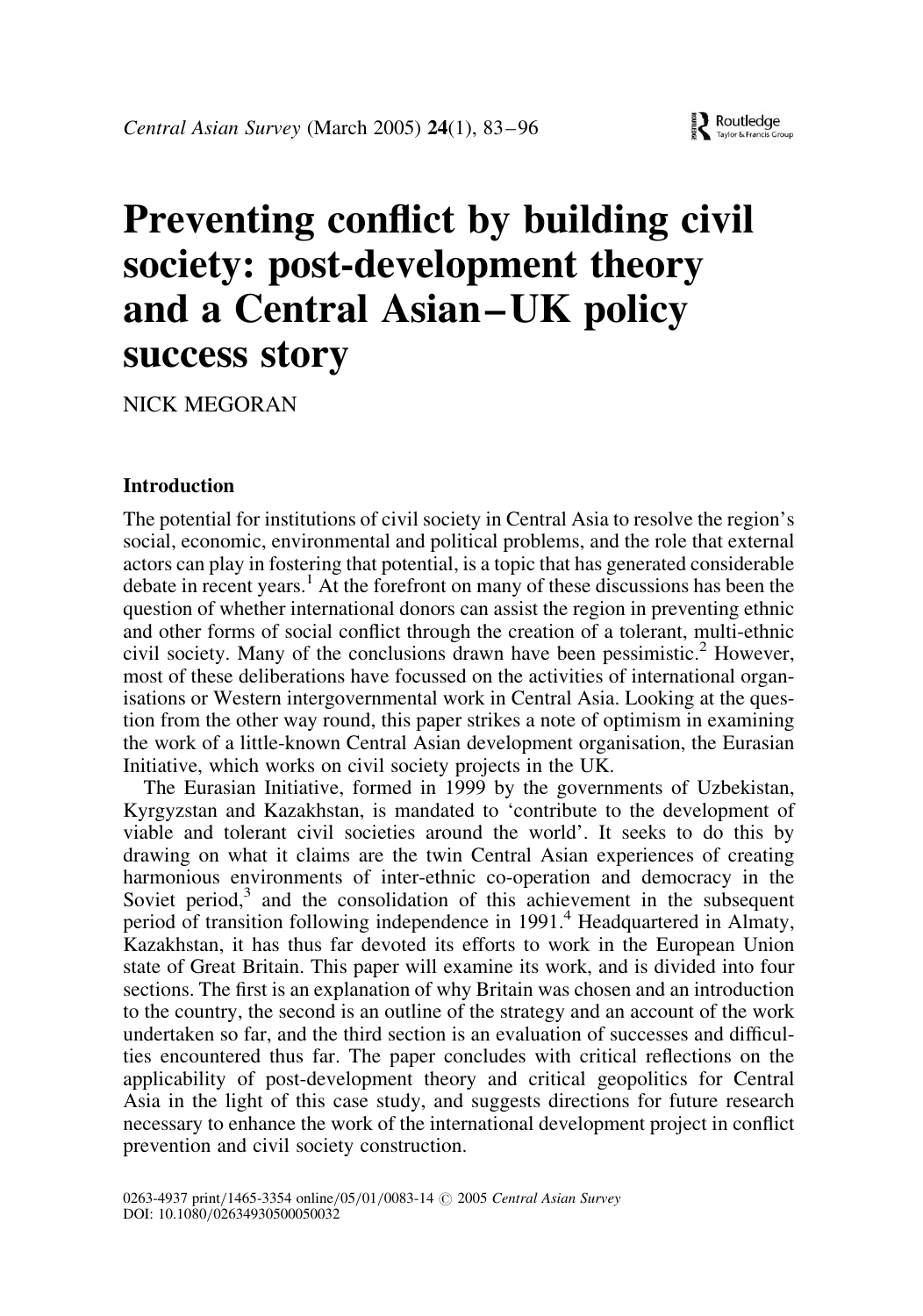## In the tracks of King Arthur: Great Britain's path to the 21st century

This first section will explain why Great Britain was chosen for the pilot project, by outlining some of the problems facing this transitional economy. It is based on exploratory research conducted by consultants for the Eurasian Initiative, in collaboration with key local informants.

Great Britain is an island of 60 million people situated off the far West of the Eurasian continent, at the end of the fabled 'Great Silk Road' that, in the middle ages, connected Europe and China to Central Asia (see Figure 1). Geopolitically, it is located between the EU, the USA and Russia, and was regarded as a pivot zone of the Cold War. It is 244,755 square km, or approximately a tenth of the size of Kazakhstan. Geographically, it is divided between foggy uplands in the north and agriculturally richer chalk lowlands in the south.<sup>5</sup> Historically, it has been a cross-roads of civilisations, with many different ethnic groups such as Romans, Saxons, Picts, Angles, Celts, Danes, Normans, West Indians, Pakistanis, Turks, Ugandans and others having settled there. Today, over 150 nationalities can be found in its major cities, although the official language of state is English. Its capital city is London. The British have a rich tradition of customs and festivals.<sup>6</sup> They are proud of their history, with world-famous playwrights like William Shakespeare, scientists like Isaac Newton, poets like Lord Byron and leaders like



Figure 1. The UK on the Silk Road.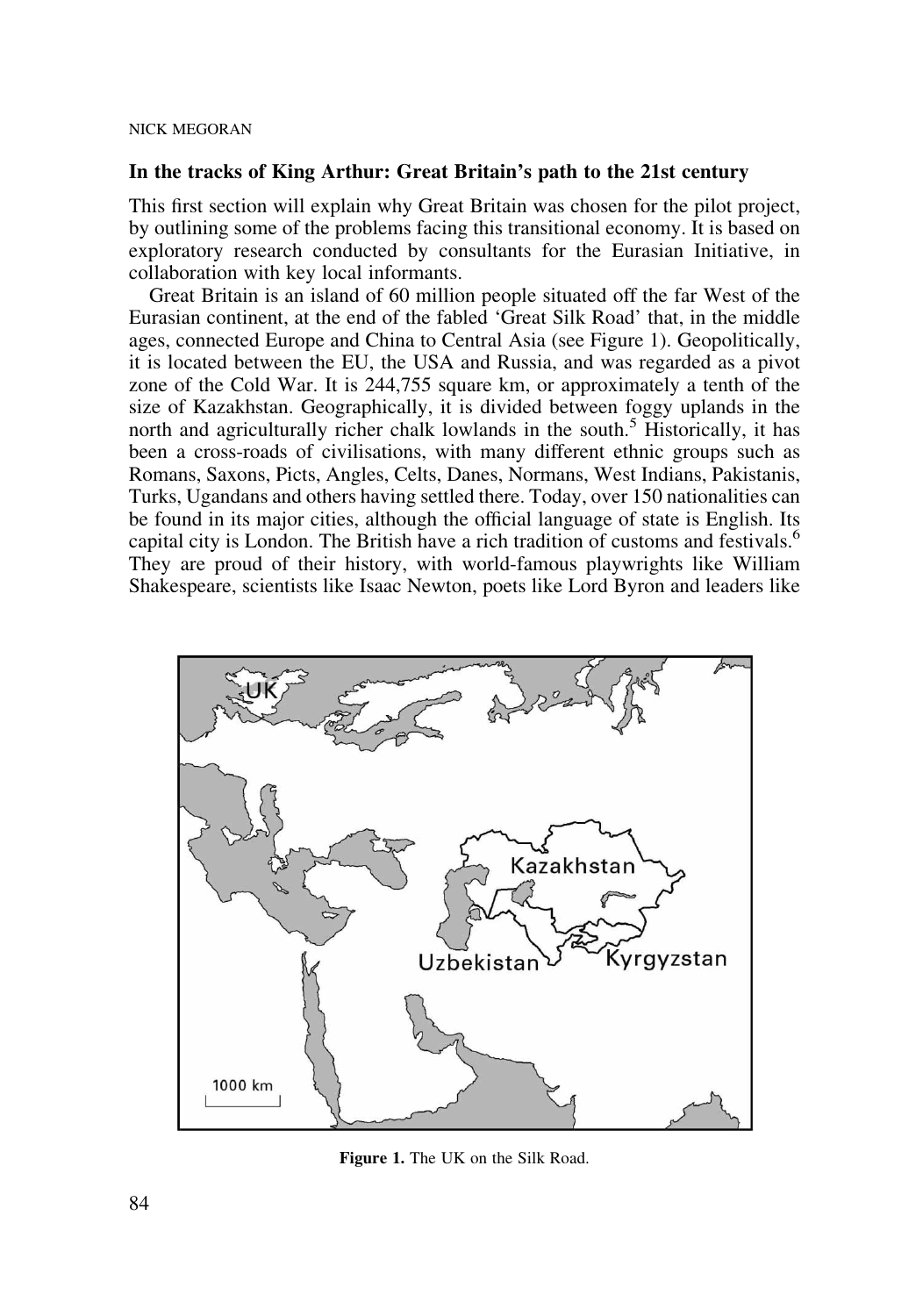King Arthur and Winston Churchill. Although located in a remote extremity of Eurasia, excellent air and sea connections, as well as a rail link to Eurasia under the North Sea, have enabled Britain to maintain strong trade and cultural links around the world.

Although Britain once prospered as the world's first industrial nation, it has been going through a difficult period of transition with structural adjustment from full employment and a universal welfare state in the 1950s to a more neo-liberal market economy from the early 1980s. While some elite segments of society have benefited from this move, it has led to growing inequalities accompanied by ethnic and racial violence in peripheral towns such as Brixton and Burnley. These tensions have been exacerbated by the fact that there is no special provision for ethnic minority representation in the British parliament and because extremist religious and racist political parties are tolerated by the authorities, with successive governments benefiting from inciting racist sentiments against non-white immigrants.<sup>7</sup> At the same time, there is little state education in minority languages except for Welsh and Gaelic in Wales and Scotland, leaving non-English speakers structurally disadvantaged. Furthermore, religious extremism has led to violence and terrorism in the troubled province of Northern Ireland, and there is also a problem with some Islamic fundamentalists who have introduced forms of radical Islam not indigenous to Britain. The transition has also accentuated a cultural and political divide between richer populations in the south, and poorer people in the north. Public service provision to the poorest has suffered as a result of a decrepit transport system, the gradual marketisation of health-care, and the best professionals being attracted into business rather than teaching. The introduction of fees for university education that has accompanied the transition has excluded the poorest from further education. Intellectually, Britain has long been disadvantaged by the so-called 'brain-drain' of young people to better-paid jobs in the USA.

Politically, Britain has a long tradition of democracy, and is a member of many important international organisations such as the United Nations, the World Trade Organisation, and the Organisation for Security and Co-operation in Europe. However, under the excuse of maintaining stability and security in the face of threats from 'terrorism', the Blair regime introduced its 'Anti-Terrorism, Crime and Security Bill' in November 2001. Respected international human rights NGO Human Rights Watch condemned the law for 'contraven[ing] fundamental European and international human rights guarantees ... threatening basic rights in the UK and providing a dangerous model for other states'.<sup>8</sup> The story on the international scene has been just as depressing. By waging wars on Yugoslavia (1999), Afghanistan (2001) and Iraq (2003) that, because they lacked UN authorisation, were illegal under international law, the Blair regime has back-tracked on early commitments made to the international community to pursue an 'ethical foreign policy'. Furthermore, in spite of formally committing itself to the elimination of weapons of mass destruction, the UK persists in maintaining significant stockpiles of nuclear weaponry, thus contributing to nuclear proliferation worldwide.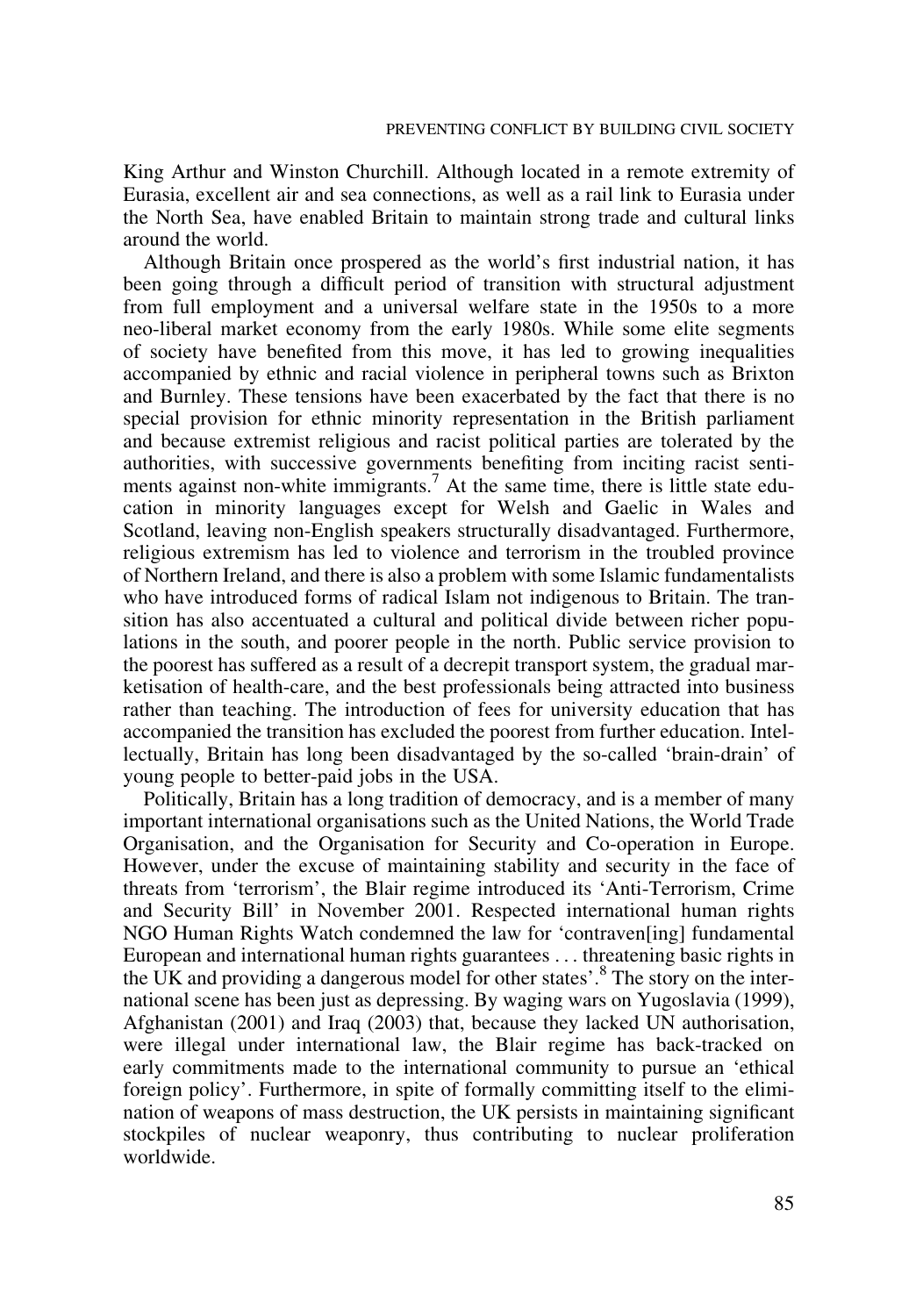Corruption has reached even the highest levels of politics and business. The government of Tony Blair swept the Conservative Party from office in 1997, a party discredited by sleaze and bribery, with even a government minister being imprisoned for corruption. However, frequent allegations of corruption resulting from the close relationship between the Labour Party and business have continued, and political commentators speak of a widespread breakdown in public trust of politicians.

Ordinary people long for a better life, but have been disappointed and frustrated by the behaviour of their leaders in the transition period. Under these conditions, the social fabric of Britain has begun to unwind. In the most comprehensive scientifically rigorous survey of its type ever undertaken, a report by British university researchers and commissioned by the Joseph Rowntree Foundation painted a grim picture of poverty and social exclusion. It estimated that in 1999 26 per cent of the population were living in poverty, roughly 9.5 million people could not afford adequate housing, and 4 million were unable to afford to properly feed themselves. Indicators of poverty had substantially increased over the previous decade.<sup>5</sup> Unsurprisingly, as a result, there have been enormous negative social consequences. Whole neighbourhoods have become 'sink estates'—no-go areas for police. Prostitution and people trafficking have reached all-time high levels. Traditional stable family structures have collapsed as young people have turned their backs on the values of their parents. In spite of a comprehensive electoral system, voter turnout is as low as 25 per cent in some elections, a worrying trend of popular disenfranchisement with democratic politics. Britain has the second highest prison population in Western Europe. The consumption and trade of illegal narcotics is a major problem, particularly as policy failures have driven it into the hands of organised criminals.

Under these conditions some commentators have feared that Britain, in the midst of a host of crises, could become a breeding ground for terrorism and a hot bed of religious extremism. As one expert consultant to the Eurasian Initiative put it, Uzbekistan, Kyrgyzstan and Kazakhstan are concerned in particular that any conflict in the UK could, in a worse-case scenario, transform the region into 'a breeding ground of civil war, nuclear proliferation, radical Islamic movements, a battleground for Eurasian geopolitics, an ecological wasteland, an economic basket case'. As Britain contains large reserves of oil within its maritime boundaries, disorder in Britain could have serious impacts on Eurasian economies, even dragging neighbouring states into any conflict. As such conflicts could eventually threaten Central Asia and disrupt the world economy, preventing them must be 'job number one' for Central Asia and the international community. It was therefore decided that the first Eurasian Initiative project should take place in Britain.

#### Strategy and activities

This section will outline some of the work that the Eurasian Initiative has been doing to build civil society and foster good governance in Great Britain. Following the exploratory research outlined in the previous section, the Eurasian Initiative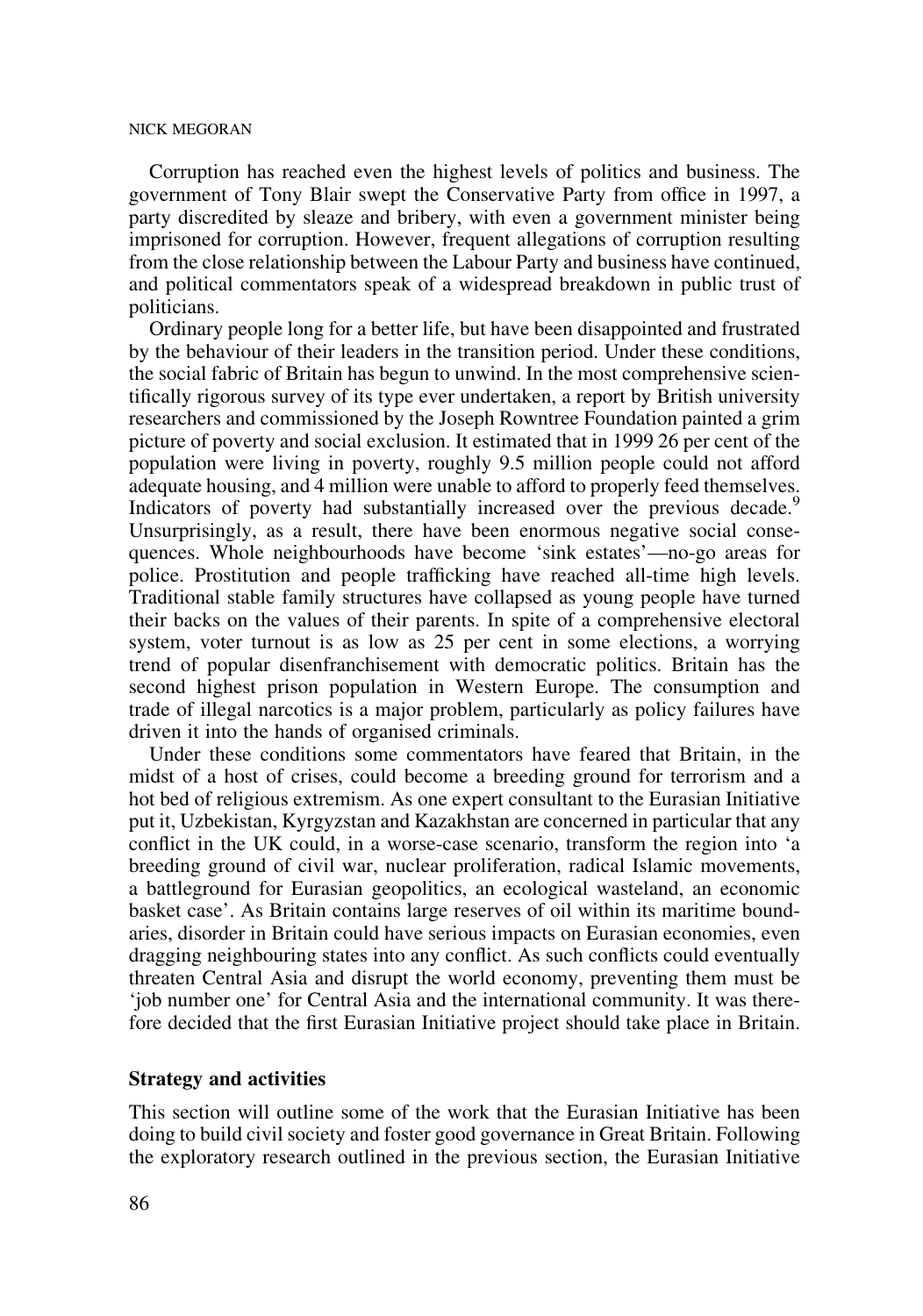concluded that the problems outlined above needed tackling by a two-fold approach, with both top–down and bottom–up measures. Work has thus far been focussed in a number of designated 'sensitive zones', areas that are hotspots of inter-ethnic, inter-racial and inter-religious tension (Figure 2). These include Burnley in the troubled Colne Valley, a fertile but densely populated and culturally conservative powder keg of simmering ethnic tensions at the heart of Great Britain, where the radical Islamic organisation Hezb-ut Tahrir is also known to operate.

## Top–down approaches

A network of experts were recruited to monitor ethnic and other social tensions in a number of 'sensitive zones' across Great Britain. Most of the experts, who tended to be journalists and other existing social commentators known to the Eurasian Initiative through the international community, lacked prior experience and so were taught by Eurasian Initiative trainers. Each expert is expected to do a



Figure 2. Sensitive zones in the UK.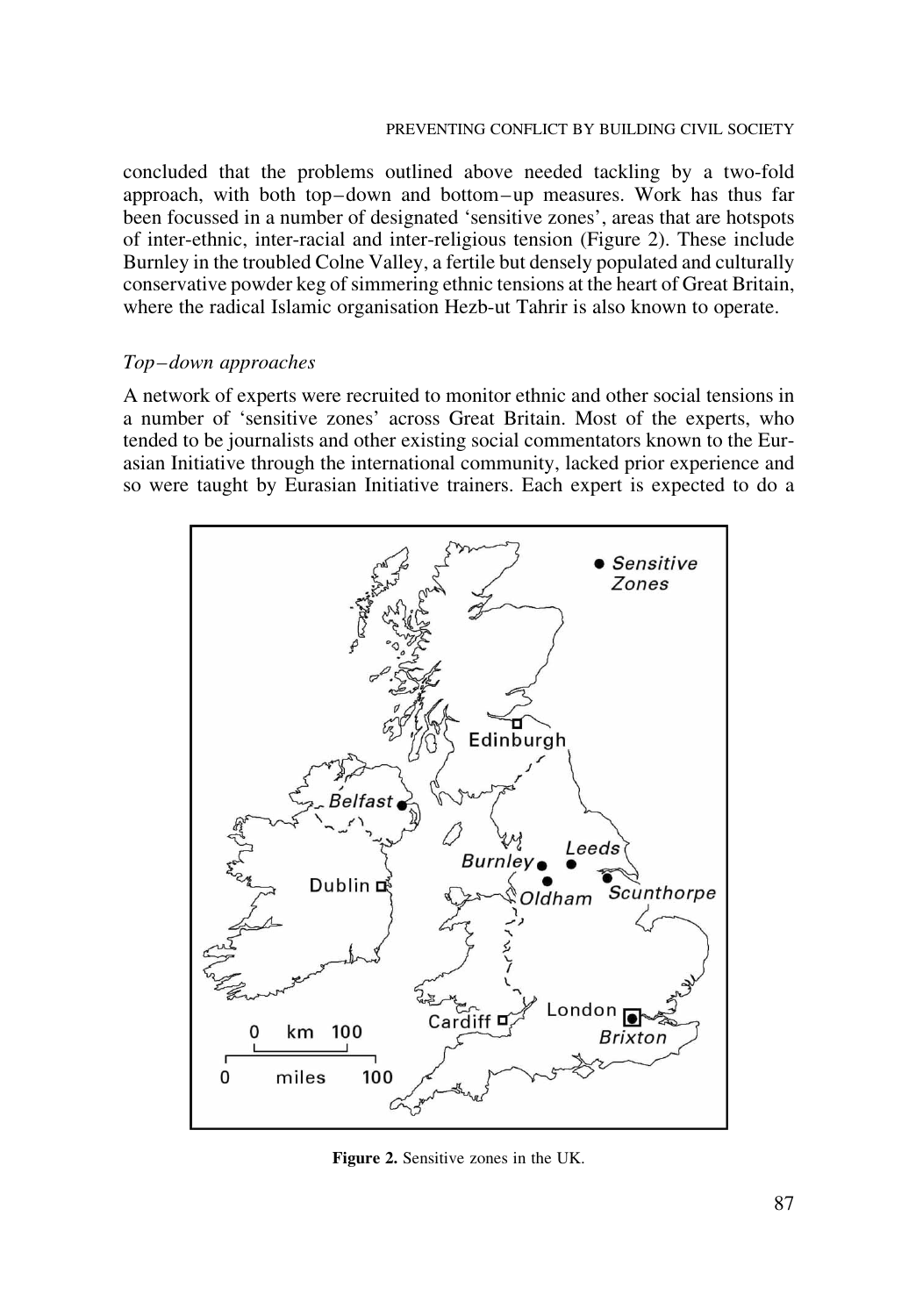number of activities including monitoring local press reports, providing a digest of anti-minority sentiment and conducting field research and interviews. These are condensed into a report for the Chief Commissar for Ethnic Minorities, who passes it on to relevant British government departments, in order to enable them to take action to prevent conflicts arising. For situations that he or she deems particularly grave, the Chief Commissar may request a meeting with the relevant minister. Government officials have assured the Eurasian Initiative that they find these reports very useful.

A major problem exacerbating tensions in sensitive zones is the lack of economic development and opportunities for the young. This needs addressing at the structural level, creating the right opportunities for business to flourish. Economically, great strides have been made away from the failed state planned welfare model of the 1950s–1970s; for instance, the privatisation of utilities and the charging of fair market rates for water, electricity and gas. However, many areas of the economy still remain in state control and suffer from endemic over-employment, and so the Eurasian Initiative has been preparing reports for market liberalisation and employment reductions in the health and education sectors.

Early work by the Eurasian Initiative analysts indicated that a break down in family life was a major cause of social ills in Britain. The Eurasian Initiative has been working with local authorities to produce textbooks teaching children about the importance of kinship obligations and respect for one's family. *Ogsogols* and kampirs (respected old men and women) have been brought to Britain to give seminars entitled 'Families are our wealth', teaching government officials, university lecturers and community leaders the timeless values of family life. Likewise, a survey conducted by the Eurasian Initiative analysts suggested that, in areas naturally prone to ethnic conflict, social contact between different communities is very low. Therefore, a national programme to teach ancient Central Asian values and practices of hospitality has been produced under the slogan taken from an ancient Central Asian proverb, 'A guest is greater than your father'.

## Bottom–up approaches

To tackle the manifold social problems, it is not enough merely to influence the political process. For civil society to flourish, the consciousness of the ordinary inhabitants must be raised at the grass-roots level, empowering them to take control of their own lives. It is this belief that has informed the second strand of the Eurasian Initiative's activities, bottom–up work with ordinary communities. Thus far, five main projects have been undertaken.

Education of the young is at the heart of the attempt to nurture civil society at the grassroots level, and two programmes are of particular note. 'Peace and Development Volunteers' from Central Asia are sent for two-year periods to needy neighbourhoods in sensitive zones, to teach in schools, learn the local language (including minority languages), live with host families and generally act as ambassadors of goodwill. As well as working as schoolteachers, they also engage in a range of other capacity-building activities such as discussion clubs and sports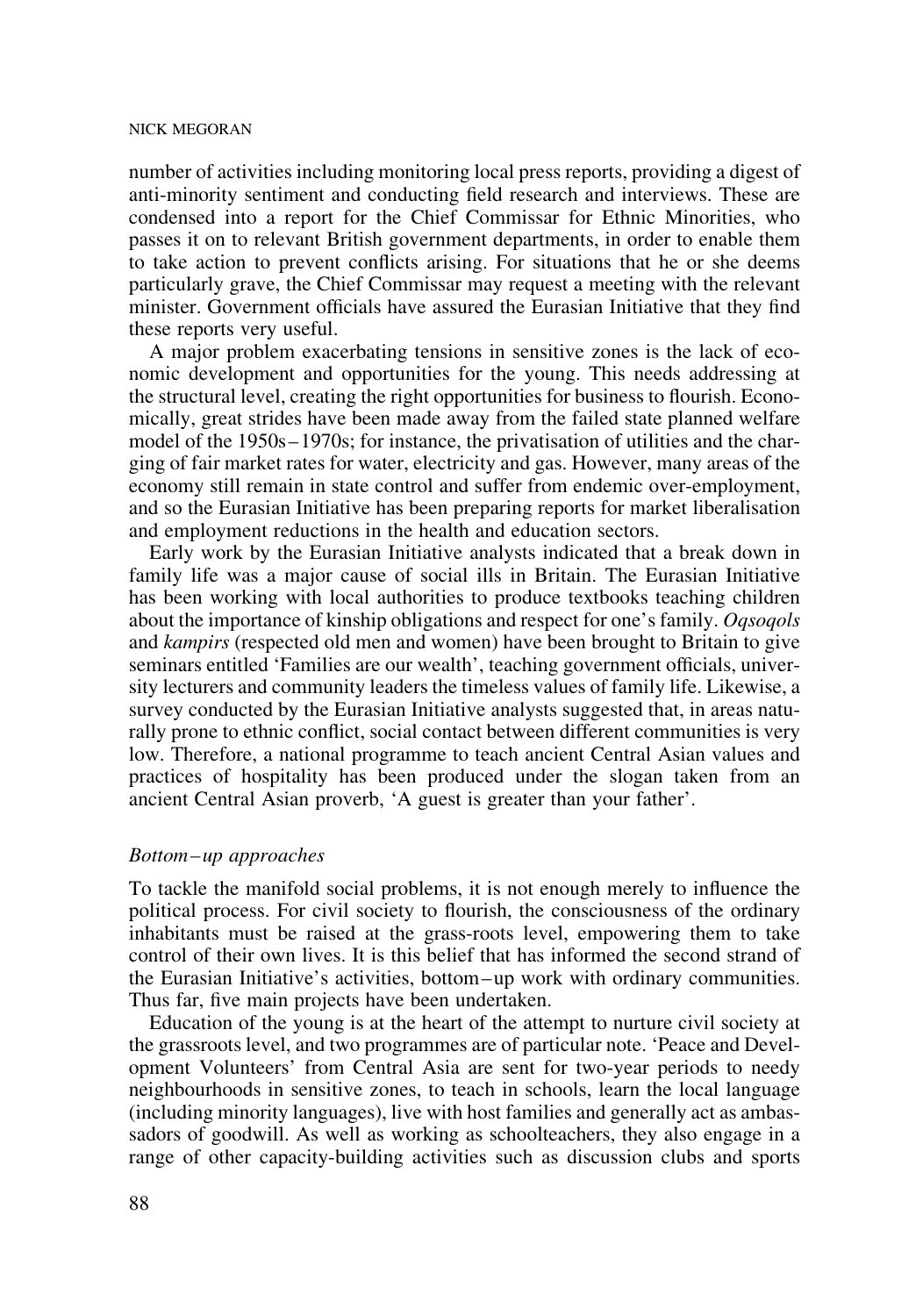activities, and particularly encourage inter-ethnic contact. They stress the importance of family values and kinship ties. This project has been very successful, and volunteers have often adopted certain slums, sending photographs home and raising resources for the deserving poor that inhabit them.

Second, the 'Emerging Leaders' programme has identified future potential leaders from different ethnic backgrounds and taken them away from frontline situations to engage in meaningful discussion and role-playing games. Twoweek residential courses in the peaceful surroundings of the delightful Kyrgyz 'Arslanbob' forest have enabled future leaders to learn to respect each other in accordance with the values of a tolerant and inclusive civil society.

Of particular success has been the 'Religious Tolerance—Lessons from the Silk Road' project. In Central Asia, Russian Orthodox Christians and Sunni Muslims have lived side by side in harmony for centuries.<sup>10</sup> Drawing on this experience, leaders of these groups have toured hotspots of religious extremism in England and Northern Ireland giving training seminars in tolerance and peaceful coexistence to representatives of local religious sects.

Fourth, the 'Families are our Wealth' scheme has targeted the break-up of the family in sensitive zones, and draws on the rich tradition of respect for relatives in Central Asia. The socially excluded are taught to research their genealogical history, to discover the names and stories of seven generations of ancestors, in order to be able to pass on to their children role models of good citizenship.

Finally, grassroots work has also been undertaken in the cultural sphere. A small amount of money is available in grants to support single projects designed to promote tolerance. Beneficiaries have included a radio station in Burnley, 'Radio Tolerant Civil Society', that provides information to the young on civil society; a Leeds-based project to support the construction of better human effluent disposal systems; and funds for a crematorium in Scunthorpe that cremates people of all ethnic groups. Most prominently, a Brixton youth theatre, 'Youth for Drama, Peace and Civil Society', won a grant to stage a production of a play about interethnic conflicts and their peaceful resolution.

## Evaluation

It is always extremely difficult to evaluate a long-term project such as this one. Nonetheless, some success can already be observed. For example, the Chief Commissar on Ethnic Minorities was alarmed at the almost incessant publication of racist reports on asylum seekers in some sections of the British press, which he feared could lead to prejudice and ethnic conflict. So, he was able to meet the Press Complaints Authority on a number of occasions and draw these to the attention of the ombudsman, who has promised to look into them.

There have been many more tangible successes that can be observed. These include the translation of reports into indigenous languages and their distribution in schools, community centres and government offices, and the establishment of a website and an email discussion list to publicise activities, link experts together, and generate discussion on the problems of building civil society in the UK. As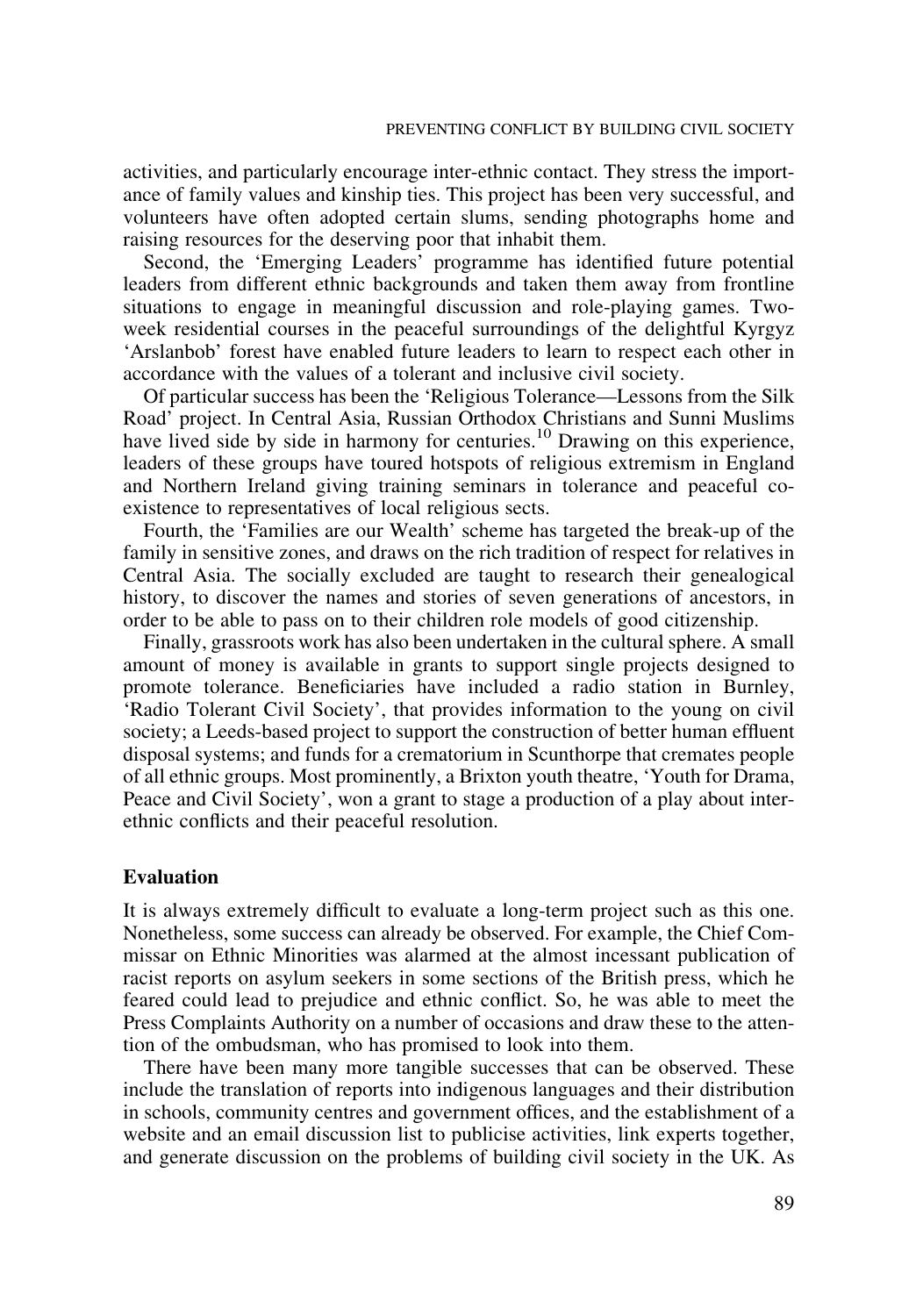the young in Great Britain are taught computing from an early age, this was identified as a culturally appropriate form of transmission. The 'Youth for Drama, Peace and Civil Society' play has been staged in all six sensitive zones, to audiences of unemployed youth identified as at risk of perpetrating ethnic violence. Significant numbers of key stakeholders and future leaders have participated in our intensive courses. For example, over 70 seminars in the 'Religious Tolerance—Lessons from the Silk Road' and 'Families are our Wealth' programmes have been staged, and have been attended by numerous local representatives of state and civil society. In particular, our glossy conference packs were well received, especially in the most deprived slums. Thirty-five 'emerging leaders' have been taken to Arslanbob, Kyrgyzstan, for residential courses in interethnic tolerance and some have been subsequently offered scholarships to study in Central Asia, on the condition that they do not remain but take their new-found knowledge home. More than 200 community and religious leaders have taken part on a series of roundtables on the theme of 'Peace and Justice on the Silk Road'. However, perhaps the greatest measure of success has been the impact made on the international community. Leaders of the Eurasian Initiative have been invited to address meetings of the OSCE, NATO, The Council of Europe and the EU, to share their experiences with others working on conflict prevention and resolution in Europe.

Of course, problems have occurred, as would be expected in the early stages of any project. In most cases, the difficulties have been due to local issues of mismanagement, corruption, and cultural problems such as a reluctance to embrace new ways of thinking. For example, some 'emerging leaders' have said that the forests of Arslanbob have little relevance to the ghettoes of Northern England's cities, and have found it difficult to transfer their experience back home. This is indicative of a mindset that emerged during the Cold War, and future Eurasian Initiative programmes are being developed to address these cultural problems. Furthermore, there has been a disappointing failure to heed the advice of experts. Uzbekistan's President Islam Karimov has repeatedly warned the UK that it needs to tackle the problem of Islamic fundamentalism. Speaking to journalists in Tashkent on 26 August 2004, he said, 'Take London, for example, where Hizb ut-Tahrir has its headquarters. Party members go about their business unimpeded, collecting money, hiring lawyers, and spreading their views.<sup>'11</sup> Nonetheless, initial work has been promising and the Eurasian Initiative hopes to expand its efforts to other Eurasian countries and the USA. Indicators have shown that tensions in the sensitive zones where the Eurasian Initiative has worked thus far have not only remained unchanged, but even risen in some cases. This demonstrates the importance of not only continuing, but intensifying and extending the work undertaken thus far.

## Afterword: problematising the power/knowledge nexus

Of course, it should be apparent to the reader that the 'Eurasian Initiative' is an imaginary organisation generated for this satire of the civil-society and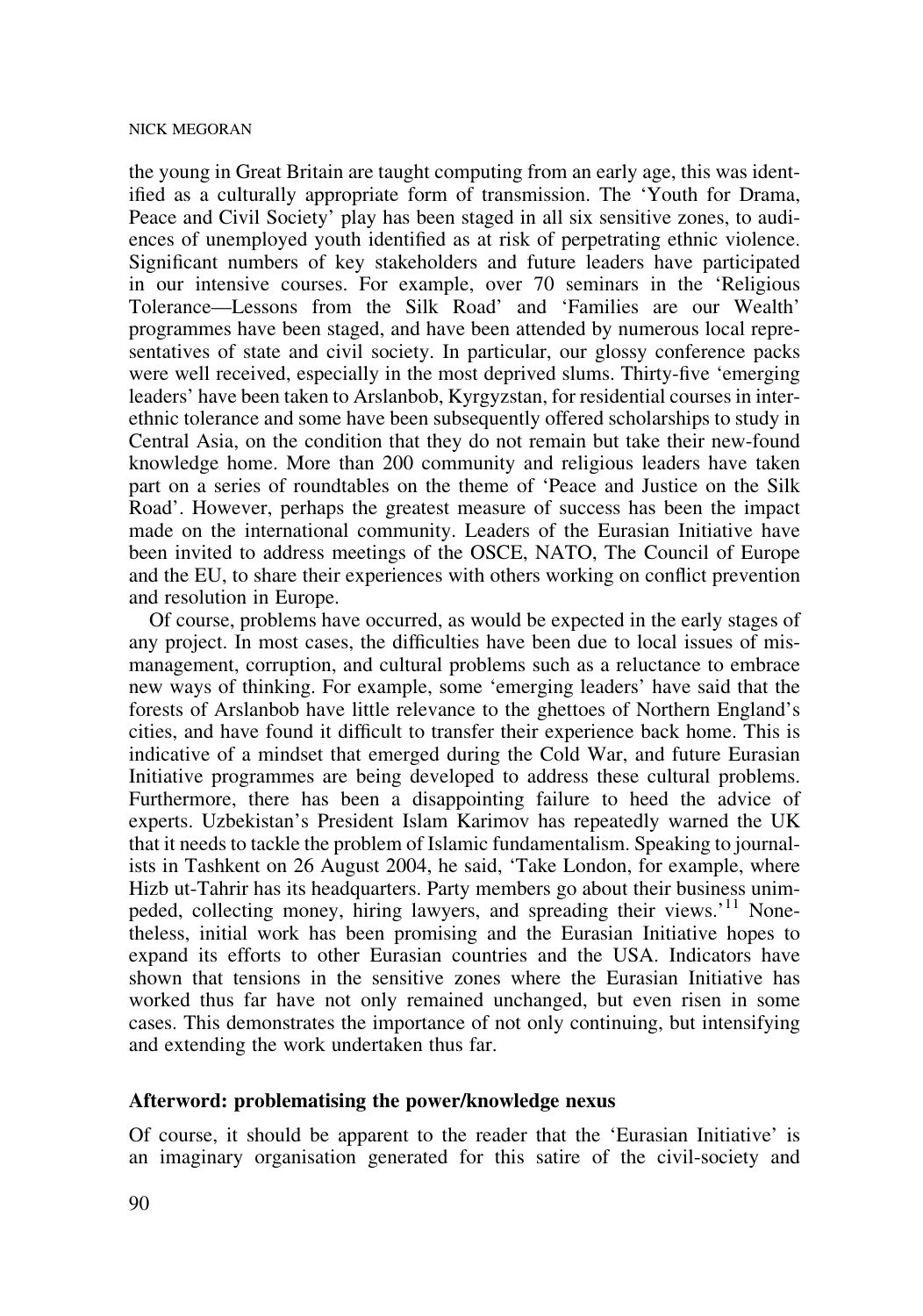conflict-prevention industry in Central Asia, but although imaginary, it is not fictional. The activities described and the language used are all precise parodies of Western-funded organisations working in Central Asia, which the author has observed at first hand over the past decade.<sup>12</sup> Furthermore, readers versed in the scholarly and semi-scholarly literature will recognise numerous examples of book and article titles and precise phrases lifted from them, and those who know Central Asia well will be familiar with the activities parodied herein. The catalyst for writing this essay was the author's observation of numerous talks and discussions at the October 2003 Central Eurasia Studies Society conference in Harvard, USA. These were marked not only by a sense of pessimism, but a general failure to think theoretically about the issues under discussion. However, it is not the intention of this piece to single out any individual or particular organisation for special criticism, nor to impugn the motives of the often-idealistic people who work honestly and hard within them (which is the reason why none have been explicitly referenced or identified). Nor is the goal to assess how accurate or otherwise these readings of Central Asia are. Rather, it is to problematise the 'conflict prevention through civil society development industry' in Central Asia, by considering it as a discourse, or a set of ideas and practices embedded in power relations. The satirical movement of directly reversing the application of discourse is intended to achieve this in three ways: by demonstrating first the ambivalence of geographical tropes deployed, second, their location in unequal networks of power relations, and third, the way that they depoliticise political questions. This final section of the paper will briefly explain the literatures within which it is located, why satire was chosen as a form to articulate these concerns and suggest ways to rethink foreign engagement with Central Asia.

Epistemologically, this article is located within two bodies of literature, both of which, drawing on Foucauldian concepts of power/knowledge mediated through Said's study of the colonial Western gaze on  $\text{Islam}$ ,<sup>13</sup> seek to problematise the production of knowledge about 'the Third World'. The first is the literature in the 'anthropology of development' that arose in the 1990s as a critique of Western development projects—not to be confused with 'development anthropology' that seeks to make development projects work better.<sup>14</sup> The primary concern of this project is to render the apparently self-evident claims of development discourse problematic.<sup>15</sup> In his landmark study of development specialists in Lesotho, Ferguson suggests that in the second half of the 20th century 'development' functioned like the terms 'God' in the 12th and 'civilisation' in the 19th, setting a central problematic, a dominant interpretative grid that is unquestioned: it is regarded as self evident that poor countries need 'development'. Institutions generate their own forms of discourse, which simultaneously construct Lesotho as a particular kind of knowledge. On this basis interventions are organised, which invariably fail in their own terms, but have the unintended consequences of entrenching bureaucratic power and occluding politics.<sup>16</sup> Advancing this critique, Escobar frames 'development' as a process by which the 'Third World' has, through the discourses and practices of development, been systematically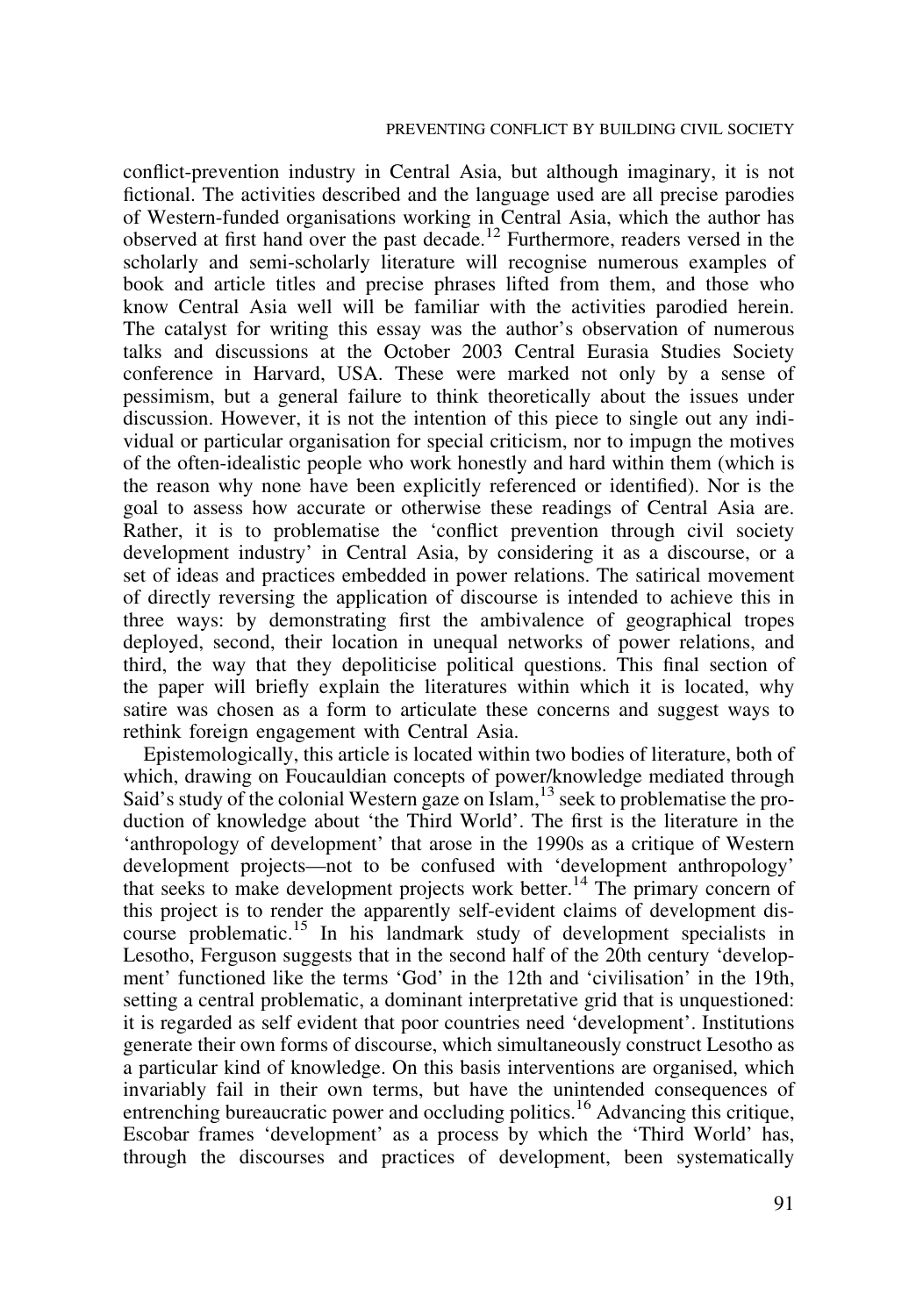organized into, and transformed according to, European constructs. This regime of truth suggests that 'the Third World' is 'out there' and to be known through theories and intervened upon from the outside. According to Escobar, this 'Third World' is predicated upon the existence of an underdeveloped subjectivity characterised by powerlessness, passivity, poverty, and ignorance, oppressed by its own stubbornness, lack of initiative and traditions, passively waiting for white Westerners to come along and save it.<sup>17</sup> Using this framework, Cooke and Kothari show how a particular technique, Participatory Rural Appraisal, is a practice maintained by the powerful (academics, practitioners, donors) but which may be so implicated in the unjust and illegitimate exercise of power as to be 'the new tyranny'.18

Academics, as well as employees of external organisations, are deeply implicated in these practices. Contributing to this work of how the epistemological categories of the colonial powers came to be a means of shaping the world, Stirrat studies the role of the expert academic development 'consultant'. Based on his own extensive work in the development industry, he contends that there is a 'culture of consultancy', which sets itself up as a paradigm of European rationality opposed to the irrationality of its benighted subjects. He argues that evaluation of 'development' projects is largely circular, with success reckoned in terms of an aesthetics of report production, amounts of money spent, numbers of people involved, 'projects' completed, and recognition granted by other organisations and bodies. Although these projects rarely 'work' in the terms that they establish, the aesthetics of the evaluation process and the attachment of blame to locals means that the overall discourse of development remains largely unquestioned.<sup>19</sup> While rejecting what they see as the overly polemical stance taken to 'development' by such theorists, Crewe and Harrison accept that certain discourses indelibly shape the ways in which reality is managed and acted upon, but that there are winners and losers in every development project.<sup>20</sup>

The second body of literature that informs this essay is drawn from geography. The unifying concept of modern human geography is *place*. <sup>21</sup> Geographers have long argued that places—buildings, towns, regions, countries, continents are not simple givens, but imagined in different ways by different people at different times.<sup>22</sup> Parallel to the emergence of post-development theory in anthropology and drawing upon a similar intellectual tradition, geographers have studied how Western disciplines and institutions make sense of the world, 'constructing' places as different and exotic.<sup>23</sup> Political geographers have used these developments to explore the imagination of place in the context of international politics, in a sub-discipline that became known as critical geopolitics. In a series of investigations that began with the study of geopolitical reasoning in US foreign policy, geopolitics was reconstituted as a discursive practice by which intellectuals of statecraft spatialise international politics and represent it as a world characterised by particular types of people, places and dramas.24 Analysis seeks to 'denaturalize the global order by portraying it as socially and historically constructed'.<sup>25</sup> A key theme has been the conceptualisation of 'security', as a subjective cultural and political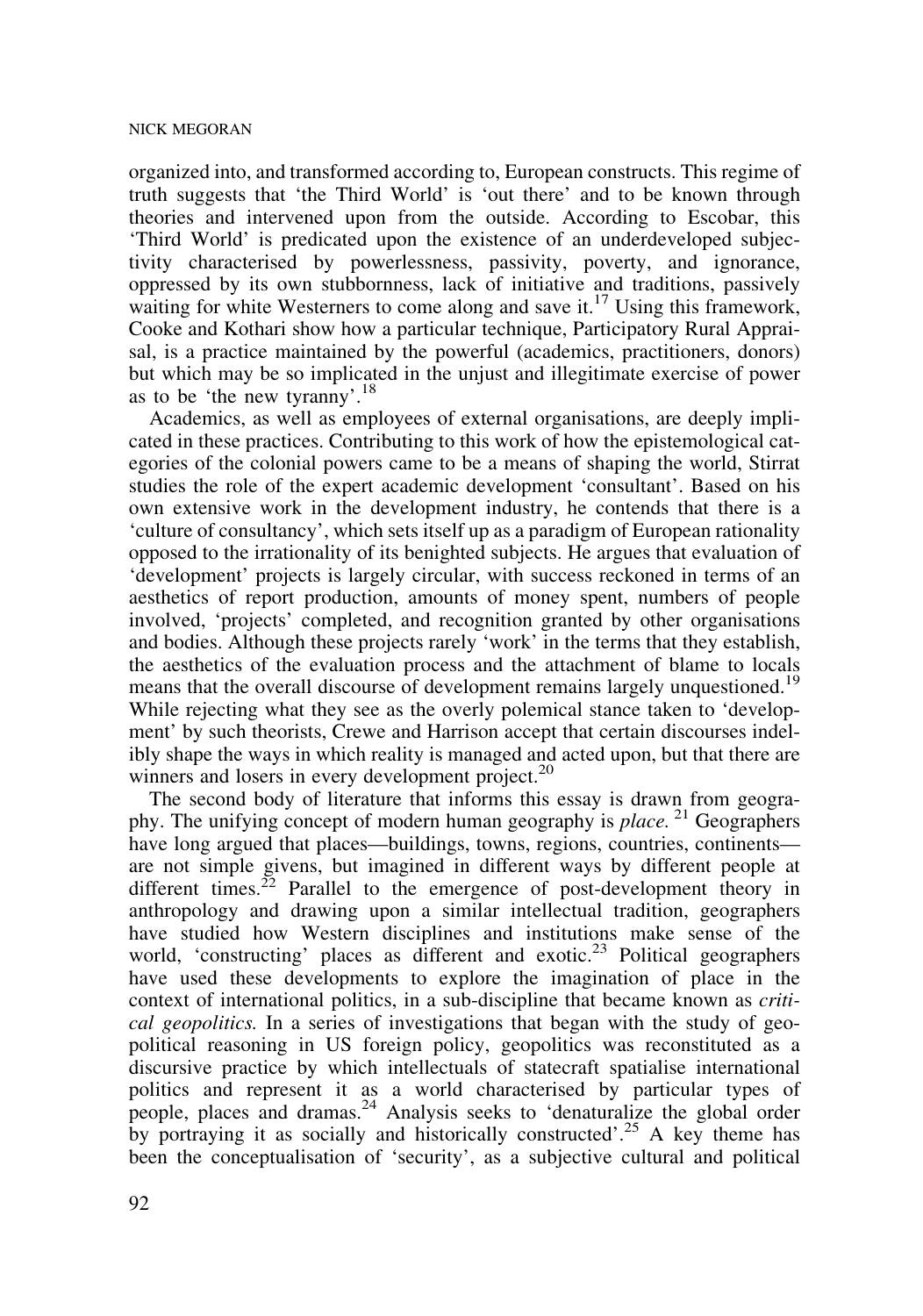interpretation rather than an objective given.<sup>26</sup> This has explored the cultural and historical reasons why certain places are portrayed as dangerous, in the discourse of intellectuals,  $27$  governments<sup>28</sup> and in the realm of popular culture.<sup>29</sup> Geopolitical knowledge, reproduced in elite texts, social practice and popular culture, 'is both knowledge and power, a mode of making sense of the world that facilitates action, asserts identity and justifies both'.<sup>30</sup> That is to say, these constructions of places as dangerous or threatening influence the conduct of policy.

Neither of these bodies of literature attempt to 'improve' present practice—they do not ask how development can done more effectively, in the first case, nor how Western polities can make more accurate judgements of the nature of the international threats posed to them and respond accordingly in the second. Rather, they question and de-naturalise the very discursive frameworks within which such questions are conceivable. It is these two bodies of literature that have informed this essay, but why depart from traditional academic idiom and adopt the style of satire?

There are a number of reasons why satire (the use of irony, sarcasm, ridicule, etc., to highlight folly) was selected as the most appropriate method to make these points. Most obviously, it is an arresting way to demonstrate the three central arguments advanced above. Demonstrating that the geographical—and temporal—tropes used to construct Central Asia as dangerous can easily be re-appropriated and applied to the UK (with judicious citation of published material) reveals their vacuity as explanatory or even background variables, and should lead us to question their deployment in the Central Asian context. The method employed in this paper arguably establishes that more pointedly and economically than would traditional academic discourse. Second, the sheer absurdity of the idea that Central Asian states could have either the financial resources or the cultural and political legitimacy to implement large scale programmes to reconstruct a core site of the civilised West, is a vivid demonstration that the discourses of conflict prevention by civil society promotion in Central Asia are intractably embedded in grossly unequal power relations. Western-based organisations and institutions committed to refashioning Central Asian society abound, but one can find not a single counterpart in Central Asian bodies dedicated to the investigation and reconstruction of Western societies.<sup>31</sup> Third, the satire demonstrates how problems that are at root political may be re-identified as cultural or social, narrowing the discursive resources for the struggle for just political settlements.

There are also a number of other factors that justify the use of satire in this context. It refuses to engage with the discourse of conflict prevention in its own terms, enabling more fundamental questions about the nature and provenance of the discourse of conflict prevention in Central Asia to be raised. It also allows serious questions about practices in Central Asia to be raised without compromising the security of either questioner or questioned. In this sense, it is a literary form sometimes deployed by Central Asian writers.<sup>32</sup>

Nonetheless, a satire of this form is not without its own dangers and two reasonable objections in particular may be considered. The first is that this article might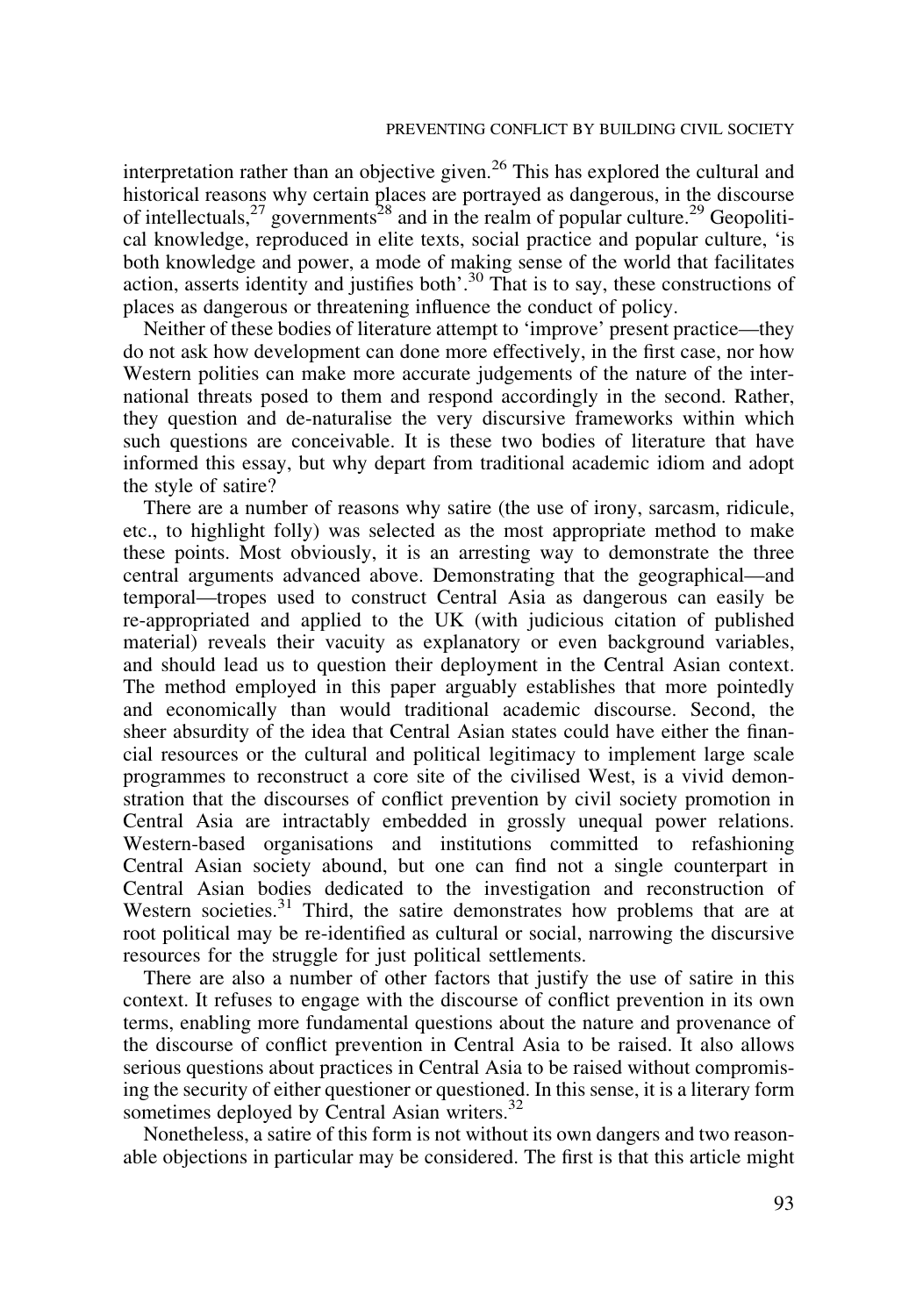be interpreted as an unduly polemical attack on well-meaning individuals. To avoid this, no individual authors or programmes have been explicitly identified. Second, this paper is open to the charge of non-specificity—if a particular target is intended, why not identify it and initiate a process of detailed and reasoned scholarly exchange? In part, this concern has already been addressed: this piece is an explicit attempt to resist the pressure to be confined within such an epistemology. If this article were an isolated foray into an otherwise unknown field, such a complaint might bear more examination. However, it is not. It is based upon research and experience (including formal involvement in a number of projects intended to prevent conflict by fostering civil society) in Central Asia over the past decade. As such, it is part of a sustained project by the author to explore the production of geographical knowledge about Uzbekistan and Kyrgyzstan as dangerous places and the different modalities of the exercise of power in which the practices of this knowledge are embedded.<sup>33</sup> As its inclusion in this special issue indicates, this is also a collaborative, cross-disciplinary project.

Interrogations of development such as these inevitably raise the question about how it can be done 'better'. This is a misunderstanding of the theoretical position articulated above. The pressing need is not to chart a better way to do conflict prevention by the creation of civil society in Central Asia. That may or may not be a reasonable question: whether it is remains to be seen. Rather, the pressing need is to liberate Western discourse about Central Asia, including academic Central Asian studies, from the spaces mapped by the engagement with the conflict prevention industry. This should enable us to better tell whether this is in fact the most appropriate question and begin to generate relevant answers to the social and political problems that manifestly exist in Central Asia. This process can be advanced in a number of ways, including the type of research characterised by this special issue. It will include ethnographies of the conflict prevention industry, especially when aid exacerbates tensions and degrades existing expressions of civil society.34 It will involve listening to those Central Asian commentators who have repeatedly expressed hostility and opposition to the power/knowledge nexus of foreign development 'aid' to Central Asia.<sup>35</sup> In order to draw on their experience, it will necessitate hearing the voices of indigenous scholars, by addressing their marginalisation in East–West engagements that are ostensibly designed to facilitate equal exchange.<sup>36</sup> Whatever, it must critically and reflexively assess the methods by which knowledge of Central Asia as a dangerous place to be rescued from itself by the intervention of foreign developers is constructed and the way that power relations sustain and are sustained by that knowledge. The old proverb insists that 'charity begins at home': so, in more ways than one, does the Central Asian conflict prevention industry.

#### Acknowledgements

I would like to thank Morgan Liu for comments on an earlier draft of this article, John Heathershaw for encouraging me to develop it for this special issue, and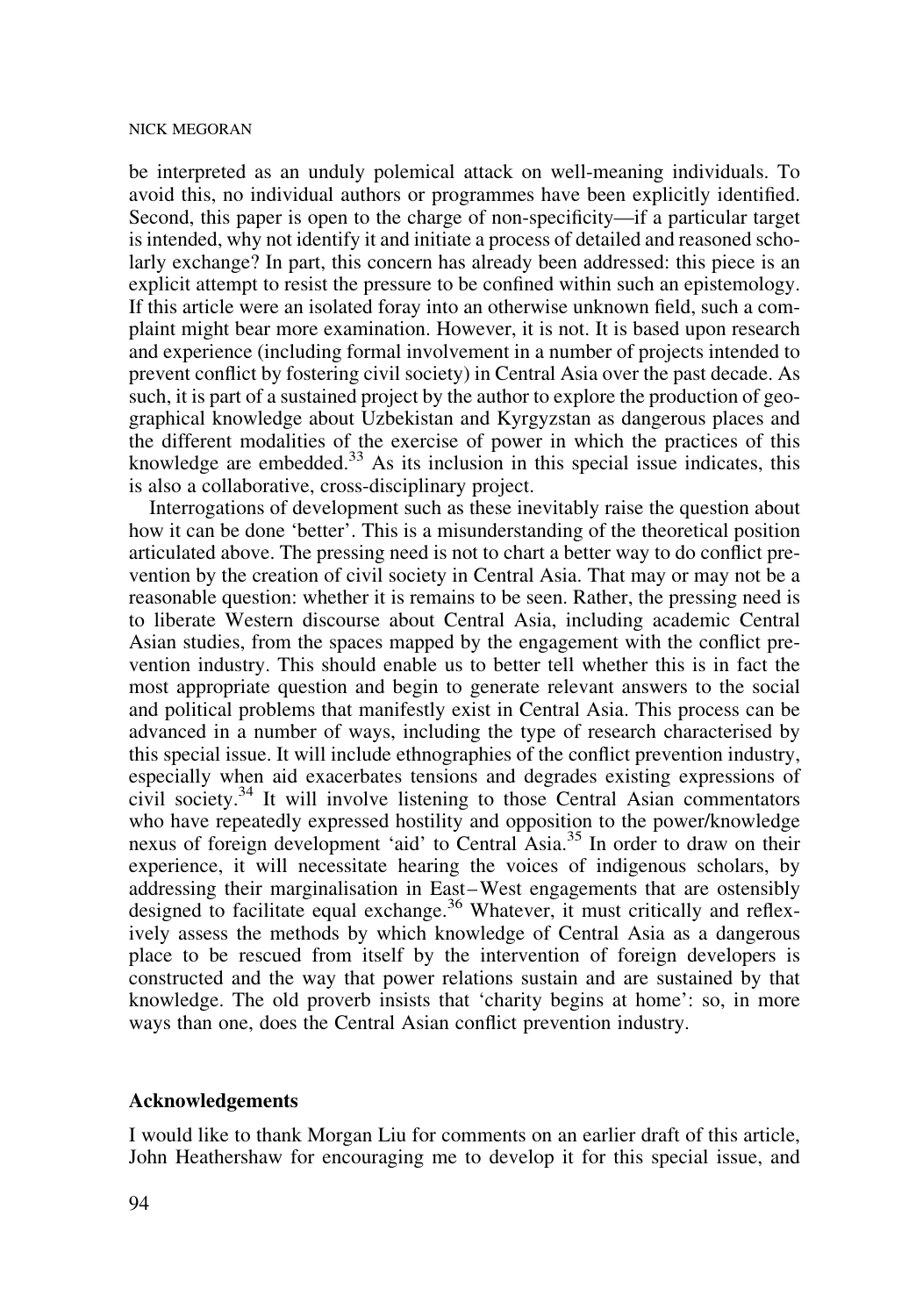Daniel Stevens and Liz Watson for recommending some useful literature. The opinions voiced and conclusions reached, however, are entirely my own.

## Notes and references

- 1. Examples include M. H. Ruffin and D. Waugh, eds, Civil Society in Central Asia (London: Center for Civil Society International, The Central Asia–Caucasus Institute, Johns Hopkins University, in association with University of Washington Press, 1999); K. McMann, 'The civic realm in Kyrgyzstan: Soviet economic legacies and activists' expectations', in P. Jones Luong, ed, The Transformation of Central Asia: States and Societies from Soviet Rule to Independence (London: Cornell University Press, 2004), pp 213–245; E. Weinthal, 'Beyond the state: transnational actors, NGOs, and environmental protection in Central Asia', in Jones Luong, ed, ibid, pp 246–270; D. Stevens, 'Conceptual travels along the Silk Road: on civil society aid in Uzbekistan', Unpublished PhD dissertation, School of Oriental and African Studies, London.
- 2. This essay was written in response to a general sense of pessimism voiced at a number of sessions of the Central Eurasia Studies Society Annual Conference in Harvard, USA, 2003. For an example, see A. Polat, 'Can Uzbekistan build democracy and civil society?', in Ruffin and Waugh, eds, op cit, Ref 1, pp 135–157.
- 3. R. Tuzmuhamedov, How the National Question Was Solved in Central Asia (Moscow: Progress Publishers, 1973); A. Alimov, Uzbekistan: Another Big Leap Forward (London: Soviet Booklet, 1960), pp 24–25, section on 'Democracy in action'.
- 4. Archbishop Vladimir of the Othrodox Diocese of Bishkek and All Central Asia, 'Christianity and Islam in Central Asia', in R. Sagdeev and S. Eisenhower, eds, Islam and Central Asia: An Enduring Legacy or an Evolving Threat? (Washington: Center for Political and Strategic Studies, 2000).
- 5. H. Mackinder, Britain and the British Seas (Oxford: Clarendon Press, 1907), first published 1902.
- 6. T. Khimunina, N. Konon et al, Customs, Traditions and Festivals of Great Britain (Moscow: Prosveshenie, 1984).
- 7. M. Dummett, On Immigration and Refugees (London: Routledge, 2001); N. Harris, Thinking the Unthinkable: The Immigration Myth Exposed (London: I. B. Tauris, 2002).
- 8. Human Rights Watch, 'Commentary on the Anti-Terrorism, Crime and Security Bill 2001', 16 November 2001. Available at: http://www.hrw.org/ (accessed April 2004).
- 9. D. Gordon et al, 'Poverty and social exclusion in Britain', the Joseph Rowntree Foundation, 2000. Available at http://www.jrf.org.uk/knowledge/findings/socialpolicy/930.asp (accessed October 2004).
- 10. Archbishop Vladimir of the Othrodox Diocese of Bishkek and All Central Asia, ibid, Ref 4.
- 11. 'Uzbek President says Europe needs to tackle Hizb ut-Tahrir', RFE/RL Newsline 8 (164) Part I, 27 August 2004, Radio Free Europe/Radio Liberty, Prague.
- 12. With the sole exception of the multi-ethnic crematorium in my hometown of Scunthorpe, a lampoon of some of the more ludicrous products of the conflict-prevention civil-society industry in Central Asia.
- 13. E. Said, Orientalism (New York: Vintage, 1979); see also E. Said, Covering Islam: How the Media and Experts Determine How we see the Rest of the World (London: Routledge and Kegan Paul, 1981).
- 14. E. Crewe and E. Harrison, Whose Development? An Ethnography of Aid (London: Zed Books, 1998).
- 15. J. Crush, ed, Power of Development (London: Routledge, 1995).
- 16. J. Ferguson, The Anti-Politics Machine: 'Development,' Depoliticization, and Bureaucratic Power in Lesotho (London: University of Minnesota Press, 1990).
- 17. A. Escobar, Encountering Development: The Making and Unmaking of the Third World (Princeton, NJ: Princeton University Press, 1995), pp 4–8.
- 18. B. Cooke and U. Kothari, eds, Participation: The New Tyranny? (London: Zed Books, 2001).
- 19. R. L. Stirrat, 'Cultures of consultancy', Critique of Anthropology, Vol 20, No 1, 2000, pp 31–46.
- 20. E. Crewe and E. Harrison, Whose Development? An Ethnography of Aid (London: Zed Books, 1998).
- 21. L. Staeheli, 'Place', in J. Agnew, K. Mitchell and G. Toal, eds, A Companion to Political Geography (Oxford: Blackwell, 2003), pp 158–170.
- 22. Examples include D. Pocock, ed, Humanistic Geography and Literature: Essays on the Experience of Place (London: Croom Helm, 1981); T. Barnes and J. Duncan, eds, Writing Worlds: Discourse, Text and Metaphor in the Representation of Landscape (London: Routledge, 1992); P. Jackson and J. Penrose, eds, Constructions of Race, Place and Nation (London: UCL Press, 1993); M. Lewis and K. Wigen, The Myth of Continents: A Critique of Metageography (London: University of California Press, 1997).
- 23. Barnes and Duncan, op cit, Ref 22; Jackson and Penrose, op cit, Ref 22.
- 24. G. O´ Tuathail and J. Agnew, 'Geopolitics and discourse: practical geopolitical reasoning in American foreign policy', Political Geography, Vol 11, No 2, 1992, pp 190–204.